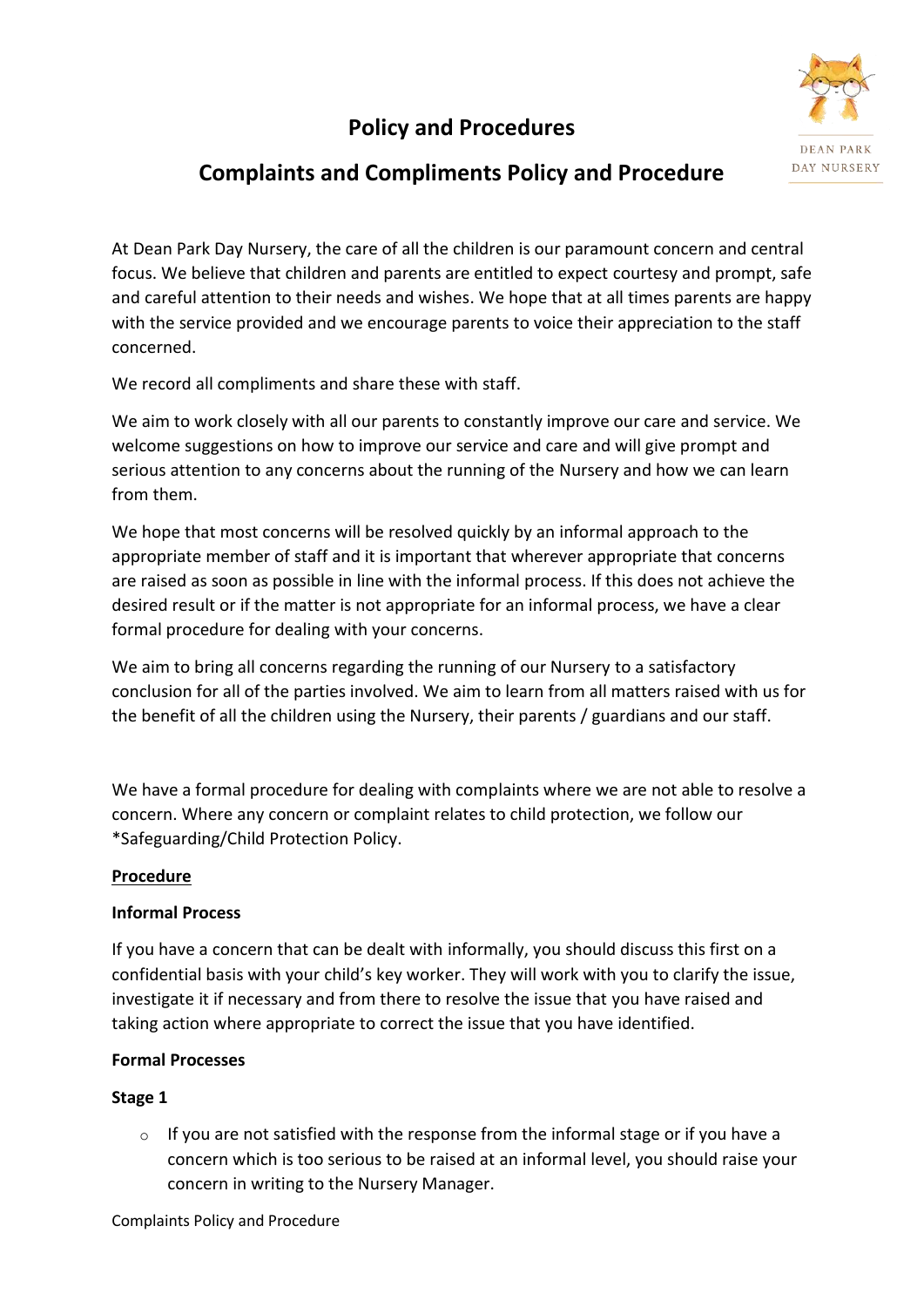- $\circ$  For parents who are not comfortable with making written complaints, please discuss the issue with the Deputy Manager or Manager, they will record a written summary of your complaint and you will be asked to sign to verify this is an accurate detail of your complaint.
- $\circ$  The Deputy or Manager will meet with you to discuss your complaint and following this carry out an investigation into the issues that you have raised if this is applicable.
- o The Manager or the Deputy will meet with you again if this is necessary and write back to you confirm the outcome of the formal complaint process. This will normally be within 28 days of the first meeting with you.

#### **Stage 2**

- $\circ$  If you are not satisfied with the response from the formal complaint process (stage 1 above) you should write confirming the reasons for your continued dissatisfaction to Mrs J Storey via the [office@deanparkdaynursery.co.uk](mailto:office@deanparkdaynursery.co.uk) email address.
- o Mrs J Storey will investigate your complaint. Where it is appropriate to the investigation of the complaint, the investigating officer will meet with you virtually to fully understand that the matters that you are raising.
- $\circ$  Following the completion of the investigation of they will write back to you, confirming the outcome of their investigation. This will normally be within 28 day of the receipt of your complaint.
- $\circ$  This is the final stage of the complaint process within the Nursery structure.

#### **Documentation**

- $\circ$  An agreed written record will be taken of the main discussions, and decision taken and /or agreed action(s) for all complaints within the formal stages, all of the parties present at the meeting should sign the record and receive a copy of it. The Nursery will maintain a copy of this confidentially and in line with all General Data Protection Regulation GDPR requirements.
- $\circ$  This confidential record of complaints outcome of all formal complaints will be made available for Ofsted inspectors on their request.
- o Where there are general learning points for the Nursery staff these will be provided in a way that does not refer back to the original complaint unless this has been specifically agreed with you as the complainant.

### **The role of the Office for Standards in Education, Early Years Directorate (Ofsted) and PAN Dorset Safeguarding Partnership.**